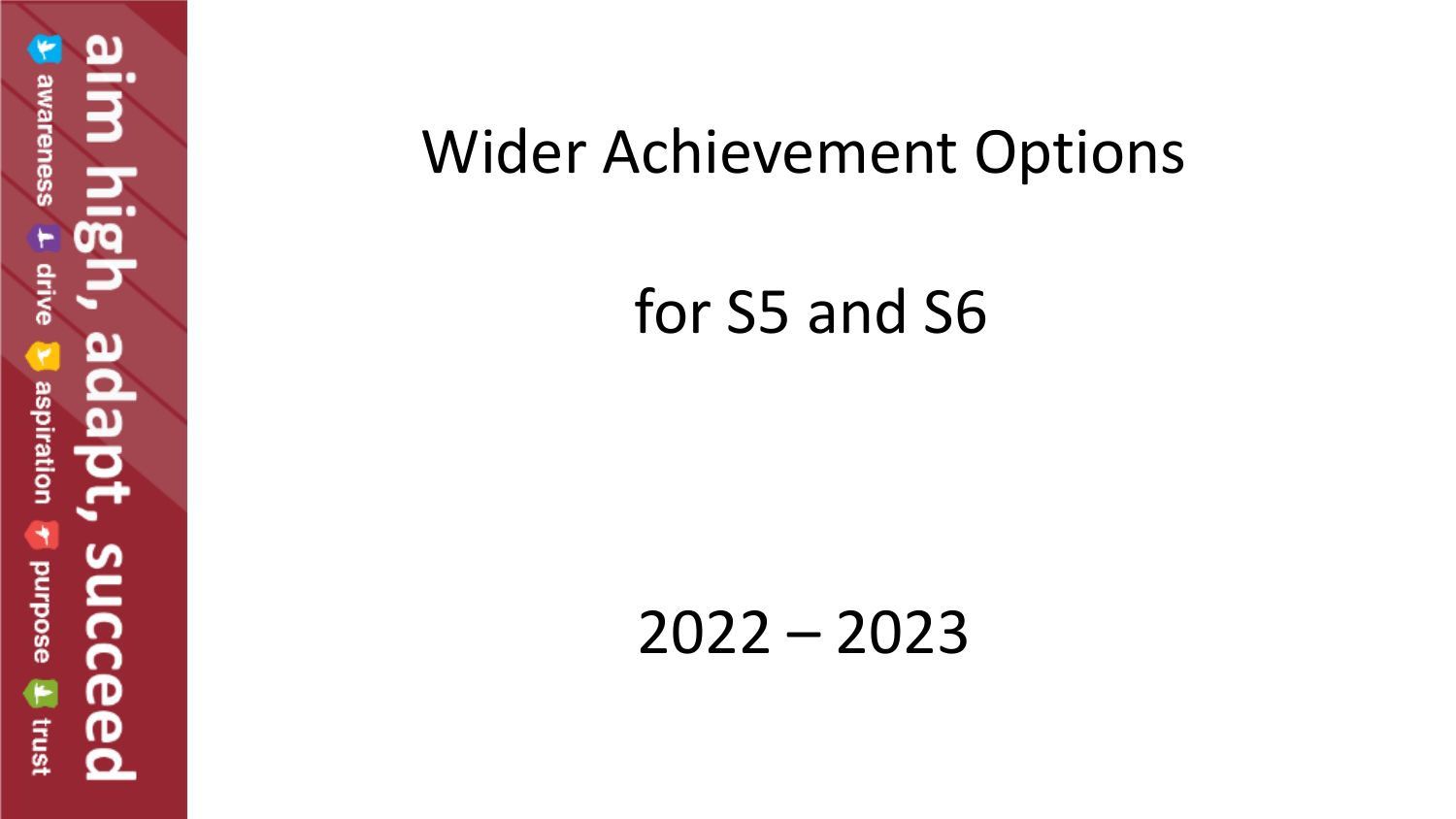## Wider Achievement at Craigmount

• Every pupil in S5 or S6 will do at least one wider achievement course

• Wide range of options available to meet learners needs

• Courses aimed at further developing skills needed for learning, life and work

• Majority of courses result in additional SQA or recognised qualification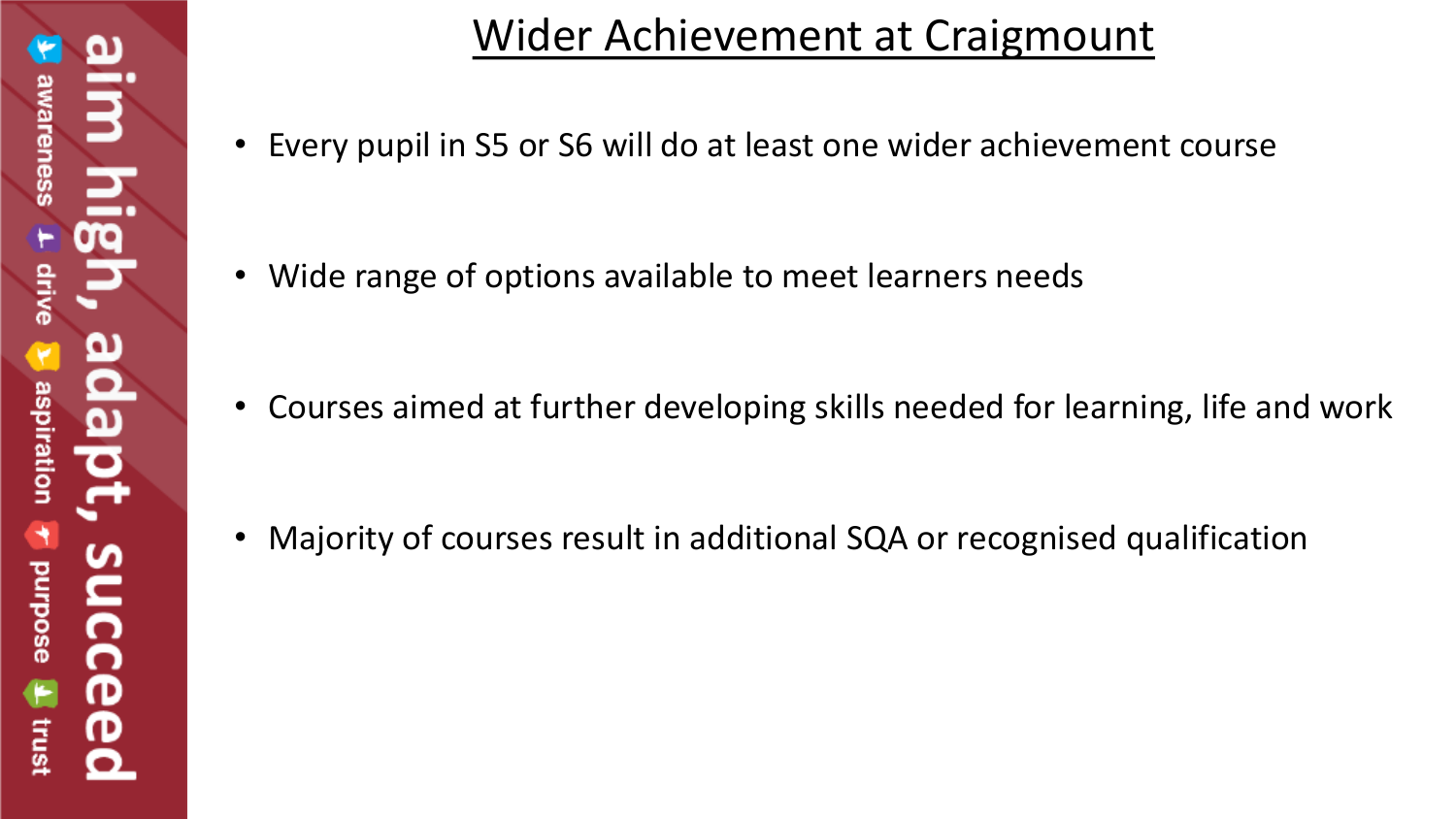## What to consider when picking a Wider Achievement Option

• What skills would you like to develop?

• Is there a choice that links in with your current subject choices?

• Is there a choice which links in with a possible career pathway?

• Is there a choice which will help with your wellbeing?

• Is there a particular subject area that you would have liked to have taken?